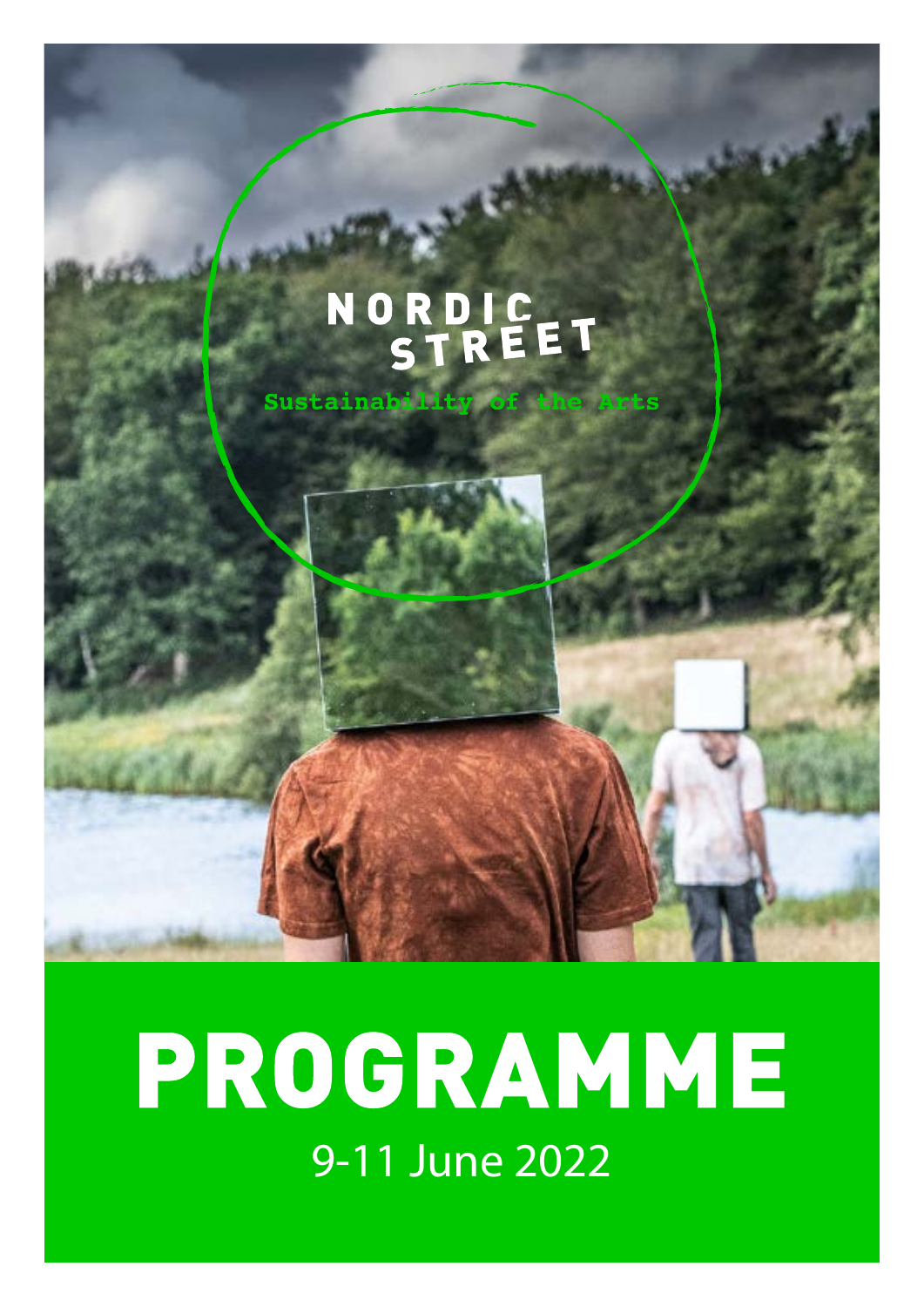

## THURSDAY 9 JUNE / HELSINGØR

| <b>TIME &amp; PLACE</b>                                                        | <b>WHAT</b>                                                       |                                                                                                                                                                                                                                                                                                                                                                                                                                                                                                                                                                                                                            |
|--------------------------------------------------------------------------------|-------------------------------------------------------------------|----------------------------------------------------------------------------------------------------------------------------------------------------------------------------------------------------------------------------------------------------------------------------------------------------------------------------------------------------------------------------------------------------------------------------------------------------------------------------------------------------------------------------------------------------------------------------------------------------------------------------|
| $10.00 - 11.00$<br>Klosterhaven                                                | <b>BANKÉT FOR BIER</b><br>Secret Hotel(DK)                        | PERFORMANCE: Bee dances, nerdy but fascinating<br>TICKET<br>melittological knowledge and samples from the world of the<br><b>NECESSARY</b><br>bees are served around a banquet table.<br>The performers will guide the guests through the banquet<br>Performance in<br>and offer broad, sensory experiences.<br>DANISH                                                                                                                                                                                                                                                                                                     |
| $11.30 -$<br>Catch<br><b>The Culture Yard</b>                                  | <b>REGISTRATION</b><br>+ INFO                                     | Check in, get your coffee and updates on NORDIC STREET sessions.                                                                                                                                                                                                                                                                                                                                                                                                                                                                                                                                                           |
| 12.30 - 13.15<br>Meeting point:<br><b>Firestairs outside</b><br>Catch          | <b>SLOWMO</b><br>Instant<br>Dissidence(IRE)                       | <b>PROMENADE PERFORMANCE:</b> Turning slow travel into<br><b>TICKET</b><br>the artistic framework: 5 different presenters and countries<br><b>NECESSARY</b><br>provide local stories about the other countries on the SlowMo<br>tour. The performances are choregraphic translations of<br>Performance in<br>these stories and memories: a series of embodied postcards<br>ENGLISH<br>for each venue.                                                                                                                                                                                                                      |
| $13.30 - 14.45$<br>Catch<br><b>The Culture Yard</b>                            | <b>CATCH SESSION 1</b><br>Sustainable<br><b>Artistic Practice</b> | <b>CONTRIBUTORS:</b> Gry Worre Hallberg, Artistic director of Sisters Hope and PhD<br>+ Birgitte Kirkhoff Eriksen, Founder of Being in Practice<br><b>MODERATOR: Majken Overgaard</b><br>Programme director of Catch - Center for art, technology and design<br>Change is needed in order for our planet to survive. How can the arts provide per-<br>spectives to the need for more sustainable practices? A conversation about what a<br>future sustainable artistic practice could look like and the necessary steps to take in<br>order to accomplish this.                                                            |
| $15.00 - 16.00$<br>Klosterhaven                                                | <b>BANQUET FOR BEES</b><br>Secret Hotel(DK)                       | <b>PERFORMANCE:</b> Bee dances, nerdy but fascinating<br>TICKET<br>melittological knowledge and samples from the world of the<br><b>NECESSARY</b><br>bees are served around a banquet table.<br>The performers will guide the guests through the banquet<br>Performance in<br>and offer broad, sensory experiences.<br><b>ENGLISH</b>                                                                                                                                                                                                                                                                                      |
| $16.10 - 16.40$<br>In front of<br><b>The Culture Yard</b>                      | <b>SAMMEN</b><br>Simone Wierød(DK)                                | <b>PERFORMANCE:</b> A living sculpture for urban space.<br>TICKET<br>A sculpture that is created by you, the participating audience:<br><b>NECESSARY</b><br>through instructions given through headphones, you will be a<br>part of a larger choreographic system, moving objects, creating<br>Performance in<br>forms and shaping the space between you. As audience, you<br><b>ENGLISH</b><br>will be active in the creation of this performance.                                                                                                                                                                        |
| $16.10 - 16.55$<br><b>Meeting point:</b><br><b>Firestairs outside</b><br>Catch | <b>SLOWMO</b><br>Instant<br>Dissidence(IRE)                       | PROMENADE PERFORMANCE: Turning slow travel into<br>TICKET<br>the artistic framework: 5 different presenters and countries<br><b>NECESSARY</b><br>provide local stories about the other countries on the SlowMo<br>tour. The performances are choregraphic translations of<br>Performance in<br>these stories and memories: a series of embodied postcards<br><b>ENGLISH</b><br>for each venue.                                                                                                                                                                                                                             |
| 17.00 - 18.00<br>Catch<br><b>The Culture Yard</b>                              | <b>CATCH SESSION 2</b><br><b>Digital Presence</b>                 | <b>CONTRIBUTORS:</b> Tina Ryoon Andersen, Curator + Jakob la Cour, Performing artist<br>and Immersion Designer + Ditte Ejlerskov, Artist<br><b>MODERATOR: Majken Overgaard</b><br>Programme director of Catch – Center for art, technology and design<br>On new types of sensibilty and experiences provided by new technology. Can digital<br>technologies provide new types of presence and sensibility? What do you gain<br>from working in or with virtual reality, augmented reality and other types of new<br>technologies? Are we looking into a future of new artistic experiences brought about<br>by technology? |
| 18.30 - 19.00<br>In front of<br><b>The Culture Yard</b>                        | <b>SAMMEN</b><br>Simone Wierød(DK)                                | <b>PERFORMANCE:</b> A living sculpture for urban space.<br>TICKET<br>A sculpture that is created by you, the participating audience:<br><b>NECESSARY</b><br>through instructions given through headphones, you will be a<br>part of a larger choreographic system, moving objects, creating<br>Performance in<br>forms and shaping the space between you. As audience, you<br><b>ENGLISH</b><br>will be active in the creation of this performance.                                                                                                                                                                        |
| 19.00 Helsingør<br><b>Food Market</b>                                          | <b>DINNER</b>                                                     | Remember to collect your food card, when you register                                                                                                                                                                                                                                                                                                                                                                                                                                                                                                                                                                      |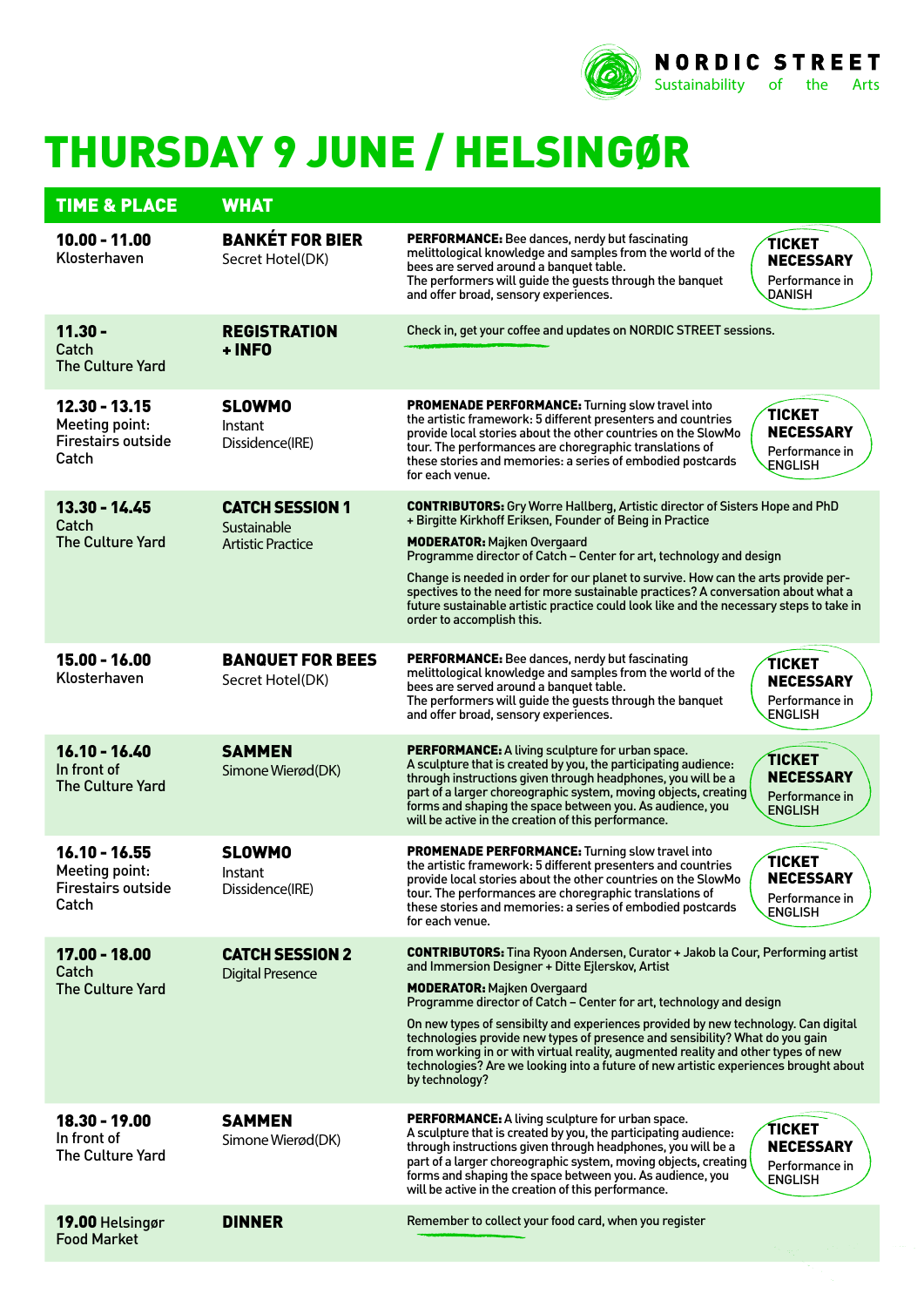

## FRIDAY 10 JUNE / HELSINGBORG

| <b>TIME &amp; PLACE</b>                                     | <b>WHAT</b>                                                                                                                                                                                |                                                                                                                                                                                                                                                                                                                                                                                                                                                                                                                                                                                                                                                                                                                                                                                                                                                                                                                                                                                                                                                  |
|-------------------------------------------------------------|--------------------------------------------------------------------------------------------------------------------------------------------------------------------------------------------|--------------------------------------------------------------------------------------------------------------------------------------------------------------------------------------------------------------------------------------------------------------------------------------------------------------------------------------------------------------------------------------------------------------------------------------------------------------------------------------------------------------------------------------------------------------------------------------------------------------------------------------------------------------------------------------------------------------------------------------------------------------------------------------------------------------------------------------------------------------------------------------------------------------------------------------------------------------------------------------------------------------------------------------------------|
| $9.00 - 10.00$<br><b>Main Entrance</b><br>Dunkers kulturhus | <b>REGISTRATION</b><br>+ INFO                                                                                                                                                              | Check in, get your coffee and updates on NORDIC STREET sessions.                                                                                                                                                                                                                                                                                                                                                                                                                                                                                                                                                                                                                                                                                                                                                                                                                                                                                                                                                                                 |
| $10.00 - 11.15$<br><b>Dunkers</b><br><b>Concert Hall</b>    | WELCOME +<br><b>TAKE-OFF SESSION</b><br>Three different<br>views on<br>sustainability<br>and art                                                                                           | <b>CONTRIBUTORS:</b> Bæredygtig Scenekunst NU (DK) + Rita Marcalo /<br>Instant Dissidence (IR) + Signe Meisner Christensen (DK)<br><b>MODERATOR:</b> Aslak Gottlieb (DK), Debator, author and communicator<br><b>BÆREDYGTIG SCENEKUNST NU</b> is the first Danish NGO that works exclusively for<br>the green transition in the performing arts industry.<br>RITA MARCALO / INSTANT DISSIDENCE works as a socially- and ecologically<br>engaged company, foregrounding dance/choreography as a social engine. Instant<br>Dissidence is currently touring and using slow travel as artistic framework for the<br>performance SlowMo.<br><b>SIGNE MEISNER CHRISTENSEN</b> is an independent curatorial researcher and<br>research affiliate at Aalborg University. In this context diving into the question:<br>Why do we talk about Sustainability and Art in the same sentence? What does Art<br>offer in a sustainability perspective?                                                                                                          |
| 11.15<br><b>Dunkers</b><br><b>Concert Hall</b>              | <b>WHAT ARE OUR</b><br><b>BURNING ISSUES?</b>                                                                                                                                              | <b>MODERATOR: Aslak Gottlieb (DK)</b><br>Sharing all of our top of mind thoughts on issues of sustainability,<br>public space and performing arts.                                                                                                                                                                                                                                                                                                                                                                                                                                                                                                                                                                                                                                                                                                                                                                                                                                                                                               |
| 12.00 - 13.00                                               | <b>LUNCH</b>                                                                                                                                                                               |                                                                                                                                                                                                                                                                                                                                                                                                                                                                                                                                                                                                                                                                                                                                                                                                                                                                                                                                                                                                                                                  |
| 13.00 - 13.30<br><b>Dunkers</b><br><b>Concert Hall</b>      | <b>MY TAKE ON</b><br><b>SUSTAINABILITY</b>                                                                                                                                                 | Introduction to hosts of breakout sessions.<br><b>MODERATOR: Aslak Gottlieb (DK)</b><br>A deeper dive into different takes and reflections on sustainable practices.<br>There will be multiple simultaneous sessions in smaller groups with one or<br>two artists as hosts of each session.                                                                                                                                                                                                                                                                                                                                                                                                                                                                                                                                                                                                                                                                                                                                                      |
| $13.30 - 15.30$<br><b>Dunkers</b>                           | <b>MY TAKE ON</b><br><b>SUSTAINABILITY</b><br>Breakout sessions<br>with:<br><b>Christine Fentz (DK)</b><br>Maja Friis (DK)<br>Vera Maeder (DK)<br>Zelda Soussan (FR)<br>Simone Wierød (DK) | <b>CHRISTINE FENTZ (DK):</b> Artistic Director of Secret Hotel. Creates participatory<br>performing arts about and with some of all the creatures we share this planet with,<br>in collaborations between artists and scientists.<br><b>MAJA FRIIS (DK):</b> Documentary film director and video artist whose artistic niche<br>consists of a series of cinematic installations combining nature observations,<br>climate research and visual art.<br><b>VERA MAEDER (DK):</b> Co-Artistic Director of hello!earth, dedicated to create<br>transdisciplinary participatory art works with strong relational approach.<br><b>ZELDA SOUSSAN (FR): Artistic Director of LUIT - Urban Laboratory of Temporary</b><br>Interventions, working and experimenting in the public space.<br>They like to play with the fictionnal potential of the city.<br><b>SIMONE WIERØD (DK):</b> Through cross-disciplinary collaborations, Wierød<br>continuously seeks to expand her choreographic approach and methods and<br>address current agendas in society. |
| $15.30 - 16.00$<br><b>Dunkers</b><br><b>Concert Hall</b>    | <b>ROUNDING OFF</b><br><b>NORDIC STREET</b><br>DAY <sub>2</sub>                                                                                                                            | <b>MODERATOR: Aslak Gottlieb (DK)</b>                                                                                                                                                                                                                                                                                                                                                                                                                                                                                                                                                                                                                                                                                                                                                                                                                                                                                                                                                                                                            |
| 19.00 - 20.00<br><b>Dunkers</b><br><b>Theatre Hall</b>      | SH4DOW<br>Mikael Fock(DK)                                                                                                                                                                  | <b>PERFORMANCE:</b> Sh4dow places AI in the lead role, when<br><b>LIMITED</b><br>man meets machine in an immersive 3D production,<br><b>TICKETS:</b><br>inspired by HC Andersen's fairy tale "The Shadow".<br>Live actors and audiences interact towards an artificial<br>Sign up for the<br>intelligence, which provides unexpected dialogues in this<br>performance at<br>strong cultural experience and technological experiment.<br>registration                                                                                                                                                                                                                                                                                                                                                                                                                                                                                                                                                                                             |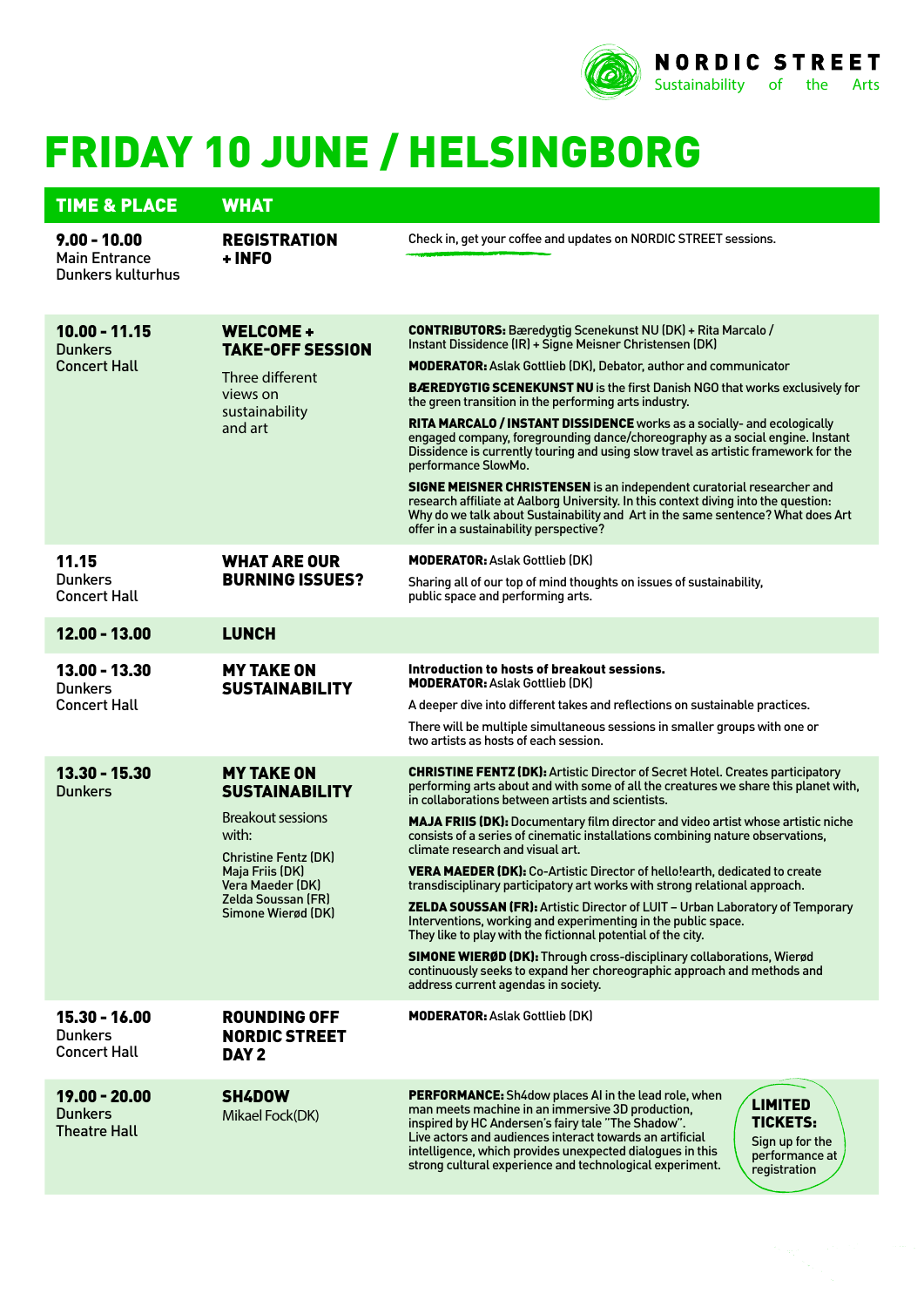

## SATURDAY 11 JUNE / HELSINGBORG

| <b>TIME &amp; PLACE</b>                                     | <b>WHAT</b>                                                                                                                                                                                                                                                              |                                                                                                                                                                                                                                                                                                                                                                                                                                                                                                                                                                                                                                                                                                                                                                                                                                                                                                         |
|-------------------------------------------------------------|--------------------------------------------------------------------------------------------------------------------------------------------------------------------------------------------------------------------------------------------------------------------------|---------------------------------------------------------------------------------------------------------------------------------------------------------------------------------------------------------------------------------------------------------------------------------------------------------------------------------------------------------------------------------------------------------------------------------------------------------------------------------------------------------------------------------------------------------------------------------------------------------------------------------------------------------------------------------------------------------------------------------------------------------------------------------------------------------------------------------------------------------------------------------------------------------|
| $9.00 - 10.00$<br><b>Main Entrance</b><br>Dunkers kulturhus | <b>REGISTRATION</b><br>+ INFO                                                                                                                                                                                                                                            | Check in, get your coffee and updates on NORDIC STREET sessions                                                                                                                                                                                                                                                                                                                                                                                                                                                                                                                                                                                                                                                                                                                                                                                                                                         |
| $10.00 - 12.00$<br><b>Dunkers</b><br><b>Concert Hall</b>    | THE POWER OF<br><b>THE LOCAL</b>                                                                                                                                                                                                                                         | <b>CONTRIBUTORS:</b> leva Niedre (LV), Creative producer + Inge Agnete Tarpgaard<br>(DK), Artist + Chrissie Faniadis (SE), Head of Section for Malmö European Capital<br>of Culture 2029.<br>MODERATOR: Ludvig Duregård (SE): Works with independent culture<br>organizations and policy interests. Has a special interest in the role, right and<br>responsibilities of art and other cultural practices in public space.<br>This session will swing (widely) between methodology and practice on the topic of<br>entering, engaging and exiting (legacy) local contexts. Practitioners with different<br>perspectives on the local and from very different geographies will share their<br>views and practice. We'll ask you as participants to do that as well. The session is<br>broken into fragments. With the goal of compressing a lot of big (and small) ideas<br>into a very short timeframe. |
| 12.00 - 13.00                                               | <b>LUNCH</b>                                                                                                                                                                                                                                                             |                                                                                                                                                                                                                                                                                                                                                                                                                                                                                                                                                                                                                                                                                                                                                                                                                                                                                                         |
| 13.00 - 13.30<br><b>Dunkers</b><br><b>Concert Hall</b>      | <b>FUTURE PUBLIC</b><br><b>SPACE</b>                                                                                                                                                                                                                                     | <b>CONTRIBUTORS:</b> Chrissie Faniadis (SE), Malmö European Capital of Culture 2029<br>+ Signe Meisner Christensen (DK), Independent curatorial researcher +<br>Jens Frimann Hansen (DK), Director of PASSAGE Festival<br><b>MODERATOR:</b> Ludvig Duregård (SE)<br>How can we see and understand public space in a sustainable agenda?<br>How do we see the future of performing art in public space?<br><b>CHRISSI FANIADIS</b> gives her reflections on how they work with the concept in<br>Culture City application.<br><b>SIGNE MEISNER CHRISTENSEN</b> will give a critical view on the concept when<br>entering a new relation to our surroundings.                                                                                                                                                                                                                                             |
| 13.30 - 15.45<br><b>Dunkers</b><br><b>Concert Hall</b>      | <b>Two Parallel</b><br>sessions:<br><b>MY NEXT TAKE ON</b><br><b>SUSTAINABILITY</b><br><b>KLIMASALON</b>                                                                                                                                                                 | MY NEXT TAKE ON SUSTAINABILITY / FACILITATOR: Niels Righolt (DK), CKI<br>Summing up: What sustainability ideas and inspirations can we bring to the<br>future. With Niels Righolt from CKI - the Danish Centre for Arts & Interculture.<br>CKI works with cultural institutions, policy makers and individuals<br>KLIMASALON / FACILITATOR: Bæredygtig Scenekunst NU (DK)<br>How do we strengthen the concrete sustainable work in the cultural sector?<br>Create a concrete and implementable climate initiative in your organization.<br>Bæredygtig Scenekunst is the first Danish NGO that works exclusively for the<br>green transition in the performing arts industry.                                                                                                                                                                                                                            |
| $16.00 - 17.00$                                             | <b>Breakout sessions:</b><br><b>NORDIC FUTURE</b><br>Nordic organisations are invited<br>to a conversation on potential<br>future Nordic collaborations<br><b>ARTISTIC WALKS IN</b><br><b>HELSINGBORG</b><br>Three different interventions in<br>the city of Helsingborg | <b>ARTISTIC WALKS IN HELSINGBORG</b><br><b>CHRISTINE FENTZ / SECRET HOTEL (DK)</b><br>Casual Herding. Exploring some methods.<br>IEVA NIEDRE, Fonds Initium + Cultural producer (LV)<br>Anatomy of Neighbourhood. Testing out applied theatre on a corner of<br>Helsingborg.<br>INGE AGNETE TARPGAARD (DK), Artist in the field of social art practices<br>A performative group walk workshop. Rediscover your curiosity and engagement<br>in your surroundings.                                                                                                                                                                                                                                                                                                                                                                                                                                        |
| 17.00                                                       | <b>TRIP TO</b><br><b>GRÖNNINGEN AREA</b>                                                                                                                                                                                                                                 | Together we will go for food, social- and networking time<br>- and a swim is possible!                                                                                                                                                                                                                                                                                                                                                                                                                                                                                                                                                                                                                                                                                                                                                                                                                  |
| $19.00 - 20.00$<br><b>Dunkers</b><br><b>Theatre Hall</b>    | <b>SH4DOW</b><br>Mikael Fock(DK)                                                                                                                                                                                                                                         | <b>PERFORMANCE:</b> Sh4dow places AI in the lead role, when<br><b>LIMITED</b><br>man meets machine in an immersive 3D production,<br><b>TICKETS:</b><br>inspired by HC Andersen's fairy tale "The Shadow".<br>Sign up for the<br>Live actors and audiences interact towards an artificial<br>performance at<br>intelligence, which provides unexpected dialogues in this<br>registration<br>strong cultural experience and technological experiment.                                                                                                                                                                                                                                                                                                                                                                                                                                                    |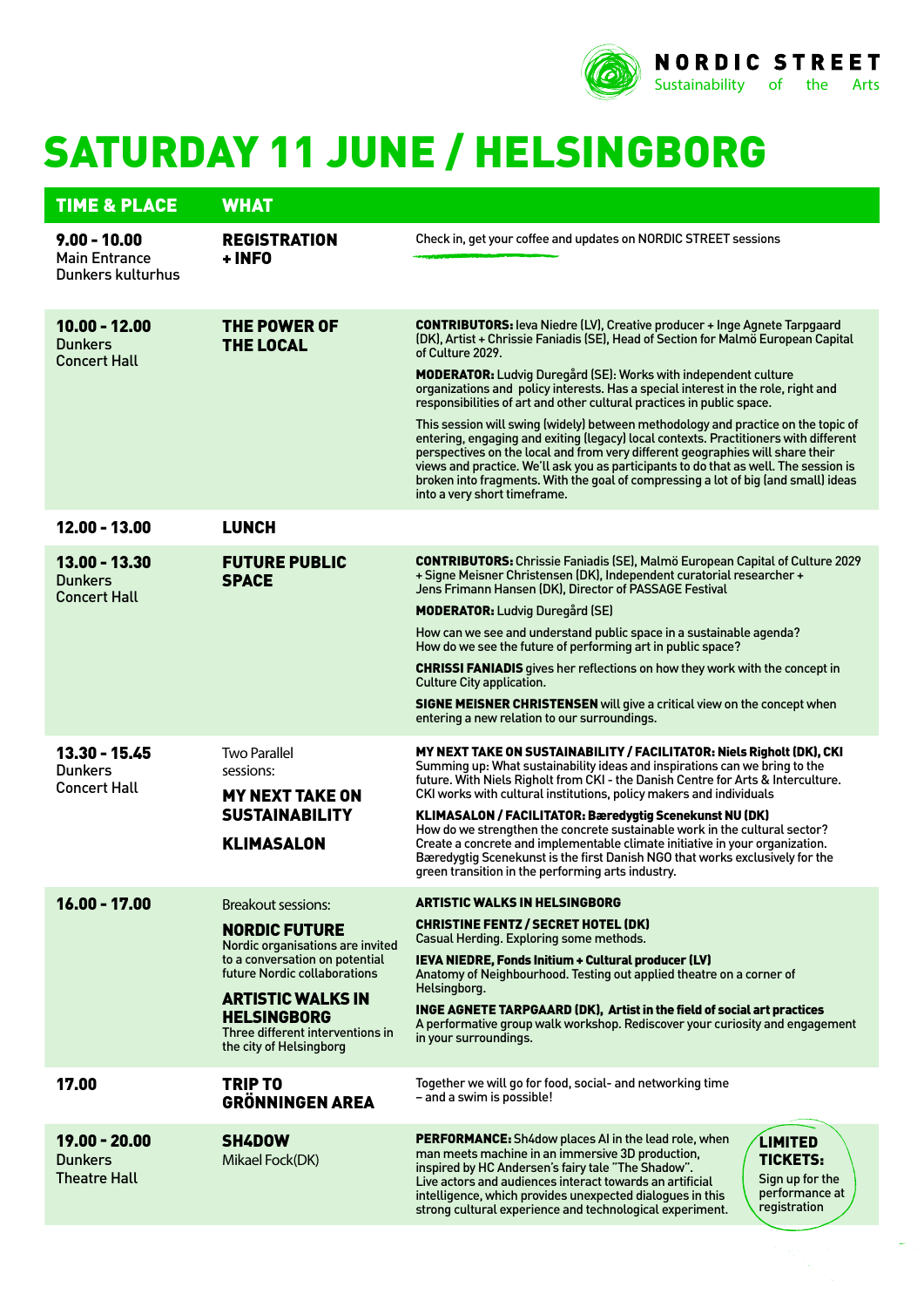

## **CONTRIBUTORS**

#### [CONTRIBUTOR BIO'S](https://passagefestival.nu/en/contributors-at-nordic-street/)

**Read more about the contributors to the NORDIC STREET programme.**

## PRACTICAL INFO

#### GETTING THERE:

#### HELSINGØR (Denmark)

From Copenhagen / by train: Find departures in the [JOURNEY PLANNER](https://www.rejseplanen.dk/webapp/index.html?language=en_EN#!P|TP!histId|0!histKey|H792972)

#### HELSINGBORG (Sweden)

From Copenhagen / by train: Find departures in the [JOURNEY PLANNER](https://www.rejseplanen.dk/webapp/index.html?language=en_EN#!P|TP!histId|0!histKey|H792972)

#### HELSINGØR - HELSINGBORG

By ferry: (Departures app. every 30 minutes. Buy tickets at the ferry terminals) [FORSEA FERRIES SCHEDULE](https://www.forseaferries.com/schedule/) or [SUNDBUSSERNE SCHEDULE](https://www.sundbusserne.dk/fartplan/)

#### VENUES + ADRESSES:

#### HELSINGØR (Denmark)

KLOSTERHAVEN SCT. MARIÆ CHURCH Access from Hestemøllestræde 3

CATCH – Center for art, technology and design The Culture Yard, Allégade 2

CULTURE YARD Allégade 2

HELSINGØR FOOD MARKET Ny Kronborgvej 2

#### HELSINGBORG (Sweden)

DUNKERS KULTURHUS Kungsgatan 11

**GRÖNNINGEN** Gröningen Norra 1

#### H22 CITY EXPO / 30 May – 3 July 2022

#### [H22 City Expo](https://www.h22cityexpo.com/)

Is a major initiative by Helsingborg City to develop future welfare solutions aimed at improving quality of life in a smarter, more sustainable city. H22 City Expo explores how innovation and collaboration can inspire everyday solutions to the world's biggest challenges through cultural events, conferences, innovative installations and more. Find a selection of unique experiences to experience during NORDIC STREET: [H22 CITY EXPO CULTURAL EVENTS](https://www.h22cityexpo.com/a-different-kind-of-cultural-experience?lang=en)